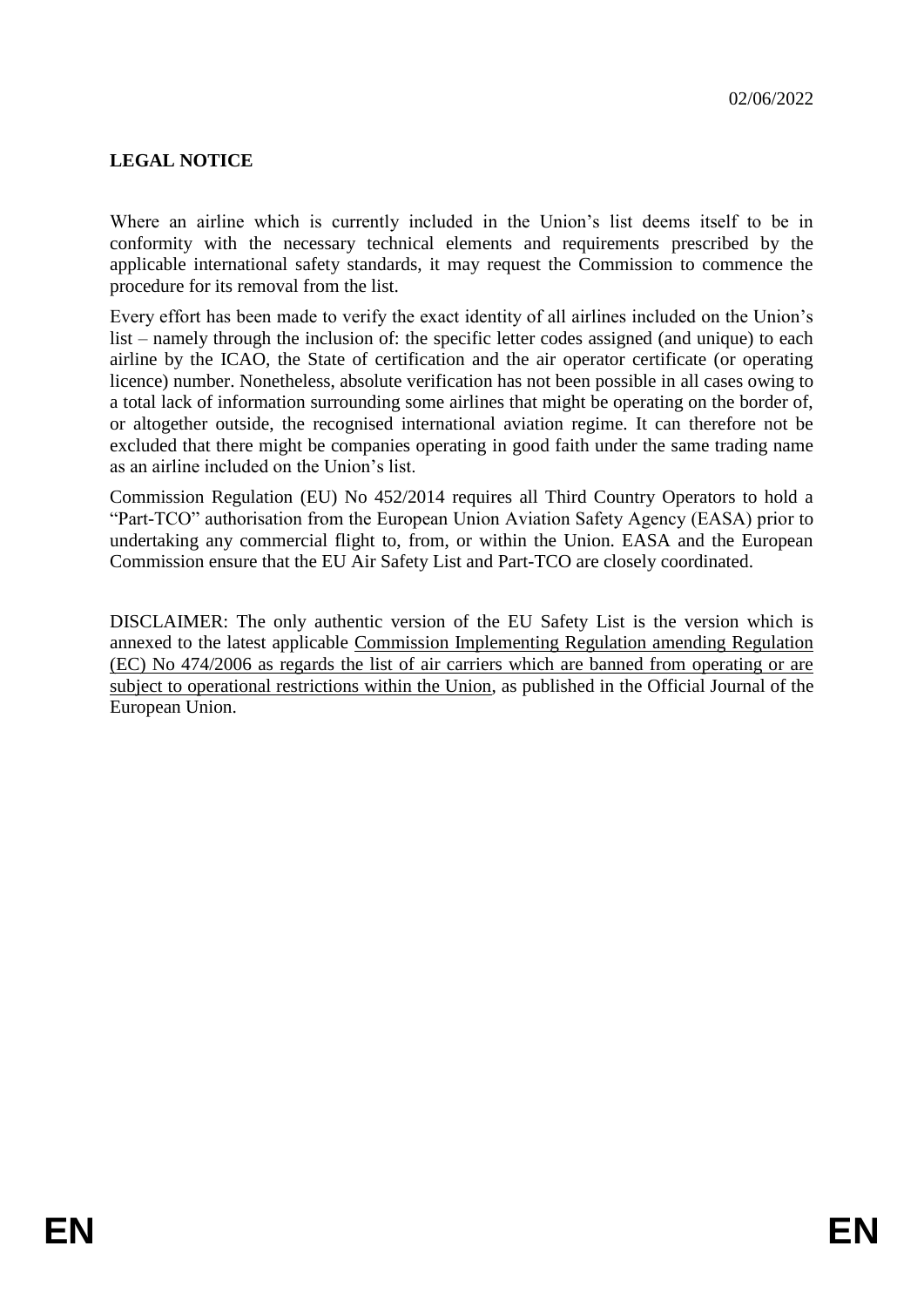### **Annex A**

### **LIST OF AIR CARRIERS WHICH ARE BANNED FROM OPERATING WITHIN THE UNION, WITH EXCEPTIONS**<sup>1</sup>

| Name of the legal entity of<br>the air carrier as indicated<br>on its AOC (and its trading<br>name, if different)                                                                                    | Air Operator Certificate<br>$(^{\prime}AOC^{\prime})$<br><b>Number</b><br>or<br><b>Operating Licence Number</b> | <b>State</b><br>of<br>the<br>Operator |                    |
|------------------------------------------------------------------------------------------------------------------------------------------------------------------------------------------------------|-----------------------------------------------------------------------------------------------------------------|---------------------------------------|--------------------|
| <b>AVIOR AIRLINES</b>                                                                                                                                                                                | ROI-RNR-011                                                                                                     | <b>ROI</b>                            | Venezuela          |
| <b>BLUE WING AIRLINES</b>                                                                                                                                                                            | SRBWA-01/2002                                                                                                   | <b>BWI</b>                            | Suriname           |
| <b>IRAN ASEMAN AIRLINES</b>                                                                                                                                                                          | FS-102                                                                                                          | <b>IRC</b>                            | Iran               |
| <b>IRAQI AIRWAYS</b>                                                                                                                                                                                 | 001                                                                                                             | <b>IAW</b>                            | Iraq               |
| <b>MED-VIEW AIRLINE</b>                                                                                                                                                                              | MVA/AOC/10-12/05                                                                                                | <b>MEV</b>                            | Nigeria            |
| AIR ZIMBABWE (PVT)                                                                                                                                                                                   | 177/04                                                                                                          | <b>AZW</b>                            | Zimbabwe           |
| All air carriers certified by<br>authorities<br>the<br>with<br>responsibility for regulatory<br>of Afghanistan,<br>oversight<br>including                                                            |                                                                                                                 |                                       | <b>Afghanistan</b> |
| <b>ARIANA AFGHAN AIRLINES</b>                                                                                                                                                                        | <b>AOC 009</b>                                                                                                  | <b>AFG</b>                            | Afghanistan        |
| <b>KAM AIR</b>                                                                                                                                                                                       | <b>AOC 001</b>                                                                                                  | <b>KMF</b>                            | Afghanistan        |
| All air carriers certified by<br>with<br>authorities<br>the<br>responsibility for regulatory<br>oversight of Angola, with the<br>exception of TAAG Angola<br>Airlines and Heli Malongo,<br>including |                                                                                                                 |                                       | <b>Angola</b>      |
| <b>AEROJET</b>                                                                                                                                                                                       | AO-008/11-07/17 TEJ                                                                                             | <b>TEJ</b>                            | Angola             |
| <b>GUICANGO</b>                                                                                                                                                                                      | AO-009/11-06/17 YYY                                                                                             | Unknown                               | Angola             |
| <b>AIR JET</b>                                                                                                                                                                                       | AO-006/11-08/18 MBC                                                                                             | <b>MBC</b>                            | Angola             |
| <b>AIRCRAFT</b><br><b>BESTFLYA</b><br><b>MANAGEMENT</b>                                                                                                                                              | AO-015/15-06/17YYY<br>Unknown                                                                                   |                                       | Angola             |

 $\mathbf{1}$ Air carriers listed in Annex A could be permitted to exercise traffic rights by using wet-leased aircraft of an air carrier which is not subject to an operating ban, provided that the relevant safety standards are complied with.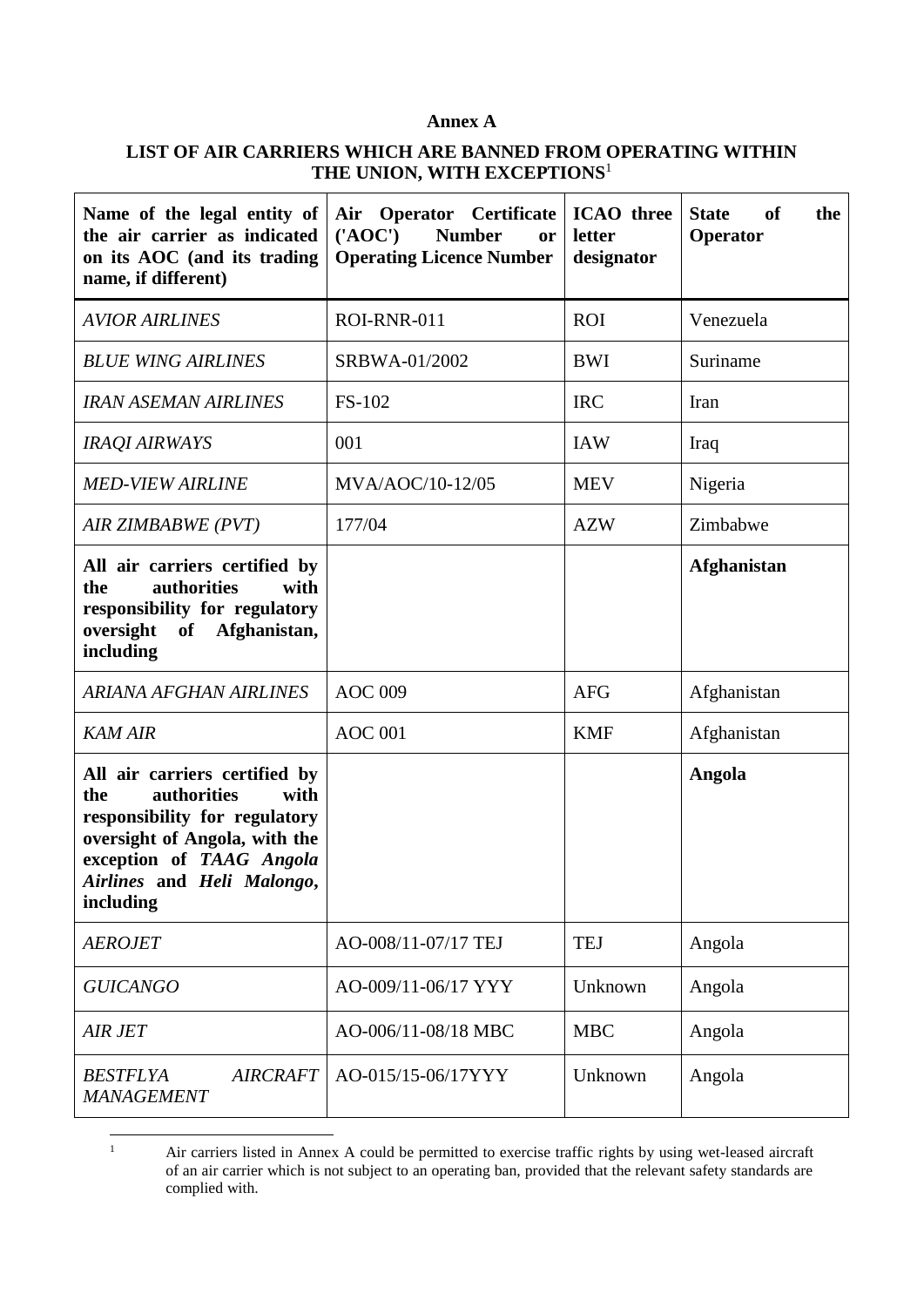| Name of the legal entity of<br>the air carrier as indicated<br>on its AOC (and its trading<br>name, if different)                                           | <b>ICAO</b> three<br>Air Operator Certificate<br>$(^{\prime}AOC^{\prime})$<br><b>Number</b><br>letter<br><b>or</b><br><b>Operating Licence Number</b><br>designator |            | <b>State</b><br>of<br>the<br>Operator |  |
|-------------------------------------------------------------------------------------------------------------------------------------------------------------|---------------------------------------------------------------------------------------------------------------------------------------------------------------------|------------|---------------------------------------|--|
| <b>HELIANG</b>                                                                                                                                              | AO 007/11-08/18 YYY                                                                                                                                                 | Unknown    | Angola                                |  |
| <b>SJL</b>                                                                                                                                                  | AO-014/13-08/18YYY                                                                                                                                                  | Unknown    | Angola                                |  |
| <b>SONAIR</b>                                                                                                                                               | AO-002/11-08/17 SOR                                                                                                                                                 | <b>SOR</b> | Angola                                |  |
| All air carriers certified by<br>authorities<br>with<br>the<br>responsibility for regulatory<br>oversight<br>of<br>Armenia,<br>including                    |                                                                                                                                                                     |            | Armenia                               |  |
| <b>AIRCOMPANY ARMENIA</b>                                                                                                                                   | AM AOC 065                                                                                                                                                          | <b>NGT</b> | Armenia                               |  |
| <b>ARMENIA AIRWAYS</b>                                                                                                                                      | AM AOC 063                                                                                                                                                          | <b>AMW</b> | Armenia                               |  |
| <b>ARMENIAN HELICOPTERS</b>                                                                                                                                 | AM AOC 067                                                                                                                                                          | <b>KAV</b> | Armenia                               |  |
| <b>FLYONE ARMENIA</b>                                                                                                                                       | AM AOC 074                                                                                                                                                          |            | Armenia                               |  |
| <b>NOVAIR</b>                                                                                                                                               | AM AOC 071                                                                                                                                                          | <b>NAI</b> | Armenia                               |  |
| <b>SHIRAK AVIA</b>                                                                                                                                          | AM AOC 072                                                                                                                                                          | <b>SHS</b> | Armenia                               |  |
| <b>SKYBALL</b>                                                                                                                                              | AM AOC 073                                                                                                                                                          | N/A        | Armenia                               |  |
| All air carriers certified by<br>authorities<br>with<br>the<br>responsibility for regulatory<br>oversight<br><b>of</b><br>Congo<br>(Brazzaville), including |                                                                                                                                                                     |            | Congo<br>(Brazzaville)                |  |
| <b>CANADIAN</b><br><b>AIRWAYS</b><br><b>CONGO</b>                                                                                                           | CG-CTA 006                                                                                                                                                          | <b>TWC</b> | Congo<br>(Brazzaville)                |  |
| <b>EQUAFLIGHT SERVICES</b>                                                                                                                                  | CG-CTA 002<br><b>EKA</b>                                                                                                                                            |            | Congo<br>(Brazzaville)                |  |
| <b>EQUAJET</b>                                                                                                                                              | RAC06-007<br><b>EKJ</b>                                                                                                                                             |            | Congo<br>(Brazzaville)                |  |
| <b>TRANS AIR CONGO</b>                                                                                                                                      | CG-CTA 001                                                                                                                                                          | <b>TSG</b> | Congo<br>(Brazzaville)                |  |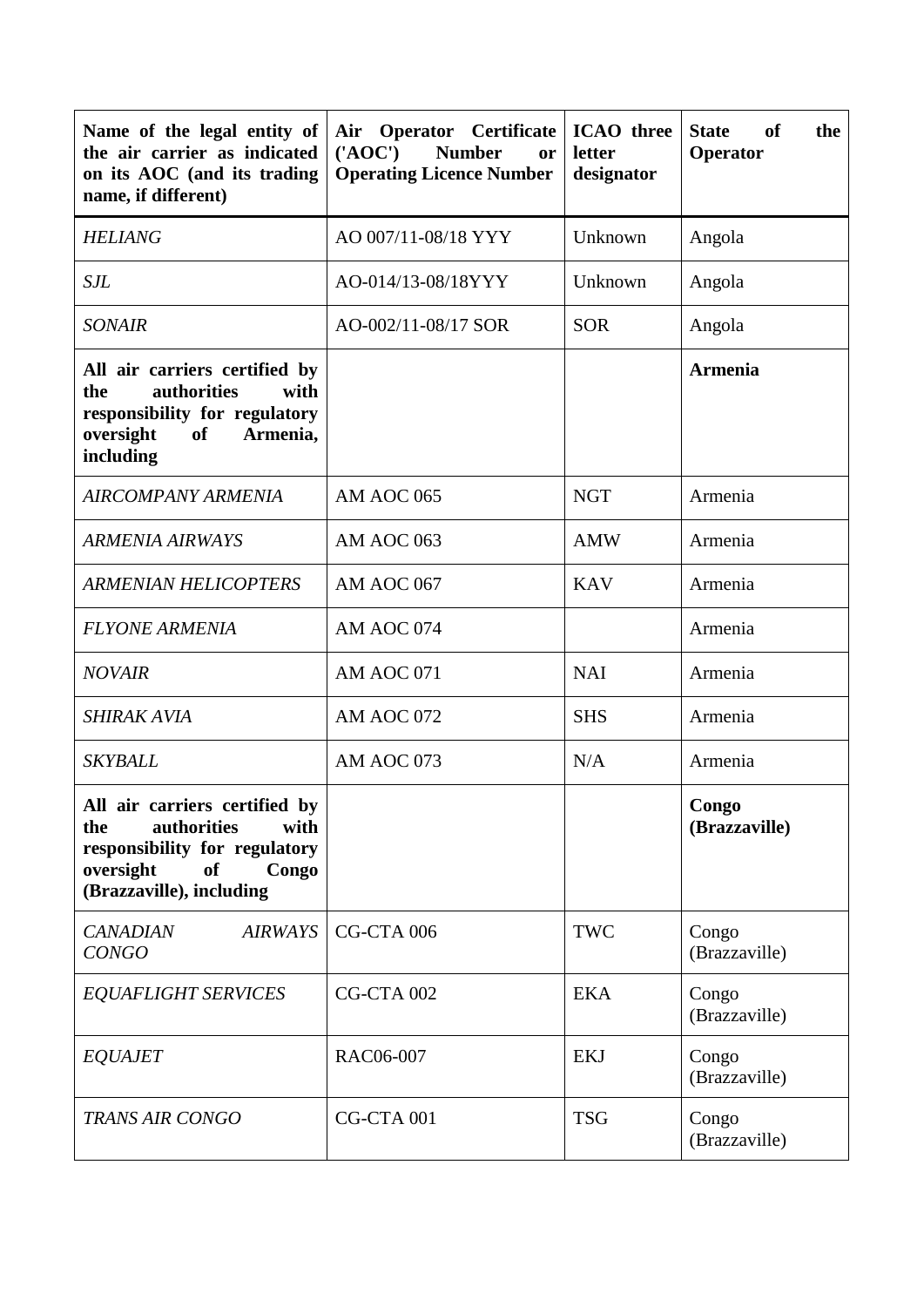| Name of the legal entity of<br>the air carrier as indicated<br>on its AOC (and its trading<br>name, if different)                                                   | <b>ICAO</b> three<br>Air Operator Certificate<br>$(^{\prime}AOC^{\prime})$<br><b>Number</b><br>letter<br><b>or</b><br><b>Operating Licence Number</b><br>designator |                                                     | <b>State</b><br><b>of</b><br>the<br>Operator           |
|---------------------------------------------------------------------------------------------------------------------------------------------------------------------|---------------------------------------------------------------------------------------------------------------------------------------------------------------------|-----------------------------------------------------|--------------------------------------------------------|
| <b>NOUVELLE</b><br><b>SOCIETE</b><br>AIR<br><b>CONGO</b>                                                                                                            | CG-CTA 004                                                                                                                                                          | Unknown                                             | Congo<br>(Brazzaville)                                 |
| All air carriers certified by<br>authorities<br>with<br>the<br>responsibility for regulatory<br>of Democratic<br>oversight<br>Republic of Congo (DRC),<br>including |                                                                                                                                                                     |                                                     | <b>Democratic</b><br><b>Republic of Congo</b><br>(DRC) |
| <b>AIR FAST CONGO</b>                                                                                                                                               | AAC/DG/OPS-09/03                                                                                                                                                    | Unknown                                             | Democratic<br>Republic of Congo<br>(DRC)               |
| <b>AIR KATANGA</b>                                                                                                                                                  | AAC/DG/OPS-09/08                                                                                                                                                    | Unknown                                             | Democratic<br>Republic of Congo<br>(DRC)               |
| <b>BUSY BEE CONGO</b>                                                                                                                                               | AAC/DG/OPS-09/04                                                                                                                                                    | Unknown                                             | Democratic<br>Republic of Congo<br>(DRC)               |
| <b>COMPAGNIE</b><br><b>AFRICAINE</b><br>D'AVIATION (CAA)                                                                                                            | AAC/DG/OPS-09/02                                                                                                                                                    | Unknown                                             | Democratic<br>Republic of Congo<br>(DRC)               |
| <b>CONGO AIRWAYS</b>                                                                                                                                                | AAC/DG/OPS-09/01                                                                                                                                                    | Unknown                                             | Democratic<br>Republic of Congo<br>(DRC)               |
| <b>KIN AVIA</b>                                                                                                                                                     | AAC/DG/OPS-09/10                                                                                                                                                    | Unknown                                             | Democratic<br>Republic of Congo<br>(DRC)               |
| <b>MALU AVIATION</b>                                                                                                                                                | AAC/DG/OPS-09/05                                                                                                                                                    | Unknown<br>Democratic<br>Republic of Congo<br>(DRC) |                                                        |
| <b>SERVE AIR CARGO</b>                                                                                                                                              | AAC/DG/OPS-09/07<br>Unknown                                                                                                                                         |                                                     | Democratic<br>Republic of Congo<br>(DRC)               |
| <b>SWALA AVIATION</b>                                                                                                                                               | AAC/DG/OPS-09/06                                                                                                                                                    | Unknown                                             | Democratic<br>Republic of Congo<br>(DRC)               |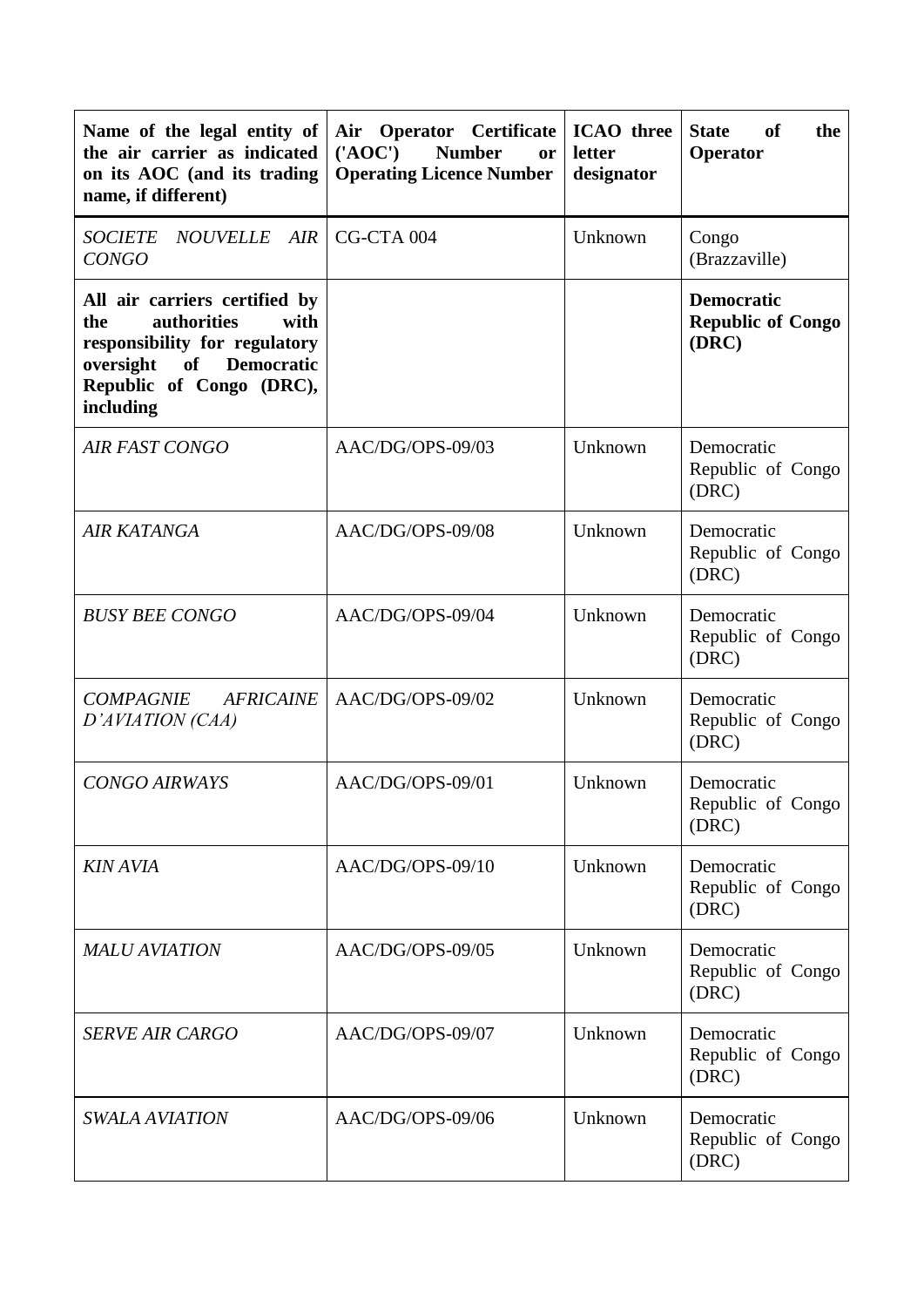| Name of the legal entity of<br>the air carrier as indicated<br>on its AOC (and its trading<br>name, if different)                                                | <b>ICAO</b> three<br>Air Operator Certificate<br>$(^{\prime}AOC^{\prime})$<br><b>Number</b><br>letter<br><b>or</b><br><b>Operating Licence Number</b><br>designator |            | <b>State</b><br>of<br>the<br>Operator    |  |
|------------------------------------------------------------------------------------------------------------------------------------------------------------------|---------------------------------------------------------------------------------------------------------------------------------------------------------------------|------------|------------------------------------------|--|
| <b>MWANT JET</b>                                                                                                                                                 | AAC/DG/OPS-09/09<br>Unknown                                                                                                                                         |            | Democratic<br>Republic of Congo<br>(RDC) |  |
| All air carriers certified by<br>authorities<br>the<br>with<br>responsibility for regulatory<br>oversight<br>of<br>Djibouti,<br>including                        |                                                                                                                                                                     |            | <b>D</b> jibouti                         |  |
| <b>DAALLO AIRLINES</b>                                                                                                                                           | Unknown                                                                                                                                                             | <b>DAO</b> | Djibouti                                 |  |
| All air carriers certified by<br>the<br><b>authorities</b><br>with<br>responsibility for regulatory<br>oversight<br>of<br><b>Equatorial</b><br>Guinea, including |                                                                                                                                                                     |            | <b>Equatorial Guinea</b>                 |  |
| CEIBA INTERCONTINENTAL                                                                                                                                           | <b>CEL</b><br>2011/0001/MTTCT/DGAC/<br><b>SOPS</b>                                                                                                                  |            | <b>Equatorial Guinea</b>                 |  |
| <b>CRONOS AIRLINES</b>                                                                                                                                           | 2011/0004/MTTCT/DGAC/<br>Unknown<br><b>SOPS</b>                                                                                                                     |            | <b>Equatorial Guinea</b>                 |  |
| All air carriers certified by<br>with<br><b>authorities</b><br>the<br>responsibility for regulatory<br>oversight<br><b>of</b><br>Eritrea,<br>including           |                                                                                                                                                                     |            | <b>Eritrea</b>                           |  |
| <b>ERITREAN AIRLINES</b>                                                                                                                                         | AOC No 004                                                                                                                                                          | <b>ERT</b> | Eritrea                                  |  |
| <b>NASAIR ERITREA</b>                                                                                                                                            | AOC No 005                                                                                                                                                          | <b>NAS</b> | Eritrea                                  |  |
| All air carriers certified by<br>authorities<br>the<br>with<br>responsibility for regulatory<br>oversight<br>Kyrgyzstan,<br>of<br>including                      |                                                                                                                                                                     |            | Kyrgyzstan                               |  |
| <b>AEROSTAN</b>                                                                                                                                                  | 08                                                                                                                                                                  | <b>BSC</b> | Kyrgyzstan                               |  |
| <b>AIR COMPANY AIR KG</b>                                                                                                                                        | 50                                                                                                                                                                  | Unknown    | Kyrgyzstan                               |  |
| <b>AIR MANAS</b>                                                                                                                                                 | 17                                                                                                                                                                  | <b>MBB</b> | Kyrgyzstan                               |  |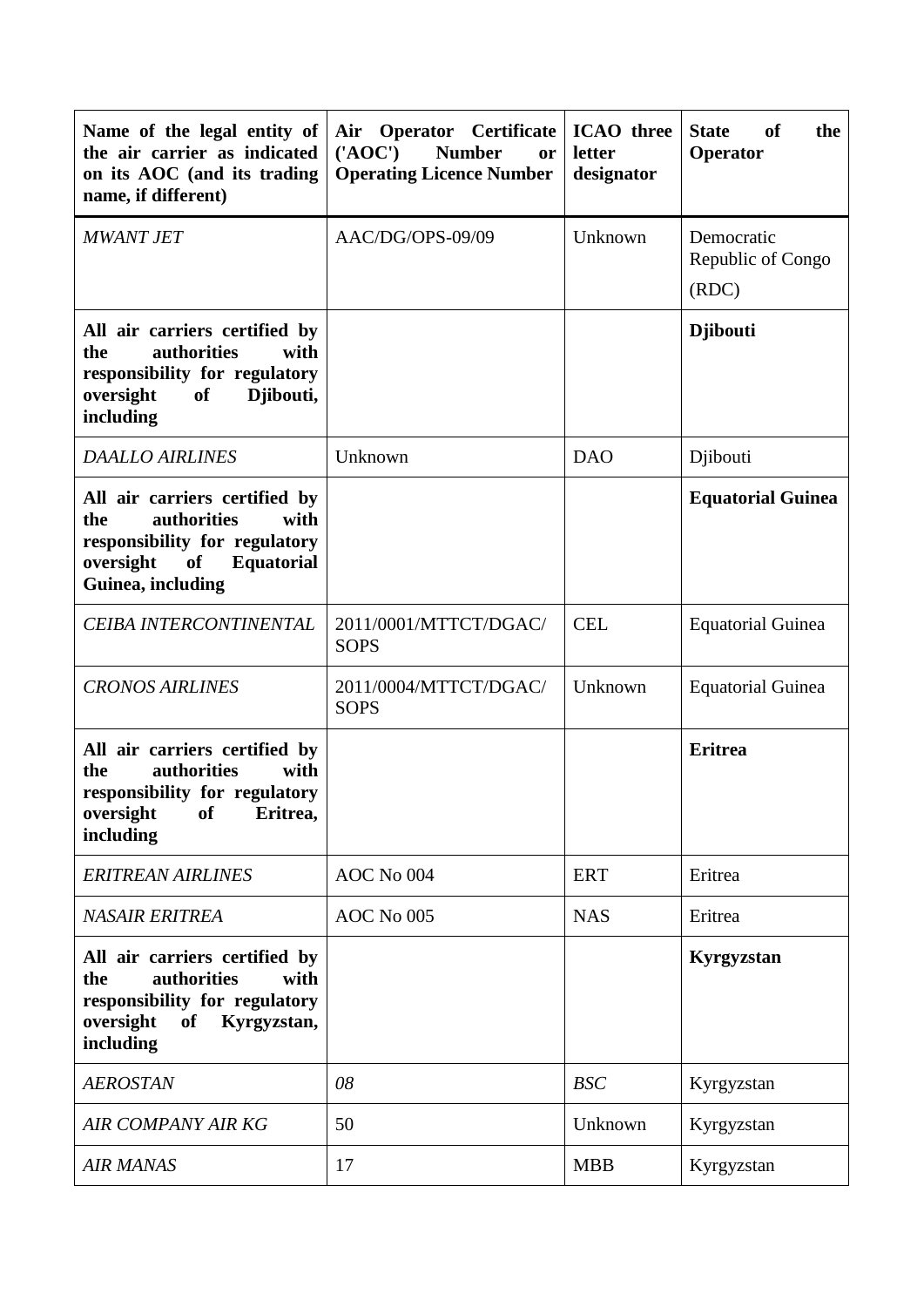| Name of the legal entity of<br>the air carrier as indicated<br>on its AOC (and its trading<br>name, if different)             | <b>ICAO</b> three<br>Air Operator Certificate<br>$(^{\prime}AOC^{\prime})$<br><b>Number</b><br>letter<br>or<br><b>Operating Licence Number</b><br>designator |            | <b>State</b><br>of<br>the<br>Operator |
|-------------------------------------------------------------------------------------------------------------------------------|--------------------------------------------------------------------------------------------------------------------------------------------------------------|------------|---------------------------------------|
| <b>AVIA TRAFFIC COMPANY</b>                                                                                                   | 23                                                                                                                                                           | <b>AVJ</b> | Kyrgyzstan                            |
| <b>FLYSKY AIRLINES</b>                                                                                                        | 53                                                                                                                                                           | <b>FSQ</b> | Kyrgyzstan                            |
| <b>HELI SKY</b>                                                                                                               | 47                                                                                                                                                           | <b>HAC</b> | Kyrgyzstan                            |
| <b>KAP.KG AIRCOMPANY</b>                                                                                                      | 52                                                                                                                                                           | <b>KGS</b> | Kyrgyzstan                            |
| <i><b>SKY KG AIRLINES</b></i>                                                                                                 | 41                                                                                                                                                           | <b>KGK</b> | Kyrgyzstan                            |
| <b>TEZ JET</b>                                                                                                                | 46                                                                                                                                                           | <b>TEZ</b> | Kyrgyzstan                            |
| <b>VALOR AIR</b>                                                                                                              | 07                                                                                                                                                           | <b>VAC</b> | Kyrgyzstan                            |
| All air carriers certified by<br>authorities<br>with<br>the<br>responsibility for regulatory<br>oversight of Liberia.         |                                                                                                                                                              |            | Liberia                               |
| All air carriers certified by<br>authorities<br>the<br>with<br>responsibility for regulatory<br>oversight of Libya, including |                                                                                                                                                              |            | Libya                                 |
| <b>AFRIQIYAH AIRWAYS</b>                                                                                                      | 007/01                                                                                                                                                       | <b>AAW</b> | Libya                                 |
| <b>AIR LIBYA</b>                                                                                                              | 004/01                                                                                                                                                       | <b>TLR</b> | Libya                                 |
| AL MAHA AVIATION                                                                                                              | 030/18                                                                                                                                                       | Unknown    | Libya                                 |
| <b>BERNIQ AIRWAYS</b>                                                                                                         | 032/21                                                                                                                                                       | <b>BNL</b> | Libya                                 |
| <b>BURAQ AIR</b>                                                                                                              | 002/01                                                                                                                                                       | <b>BRO</b> | Libya                                 |
| <b>GLOBAL AIR TRANSPORT</b>                                                                                                   | 008/05                                                                                                                                                       | <b>GAK</b> | Libya                                 |
| <b>HALA AIRLINES</b>                                                                                                          | 033/21                                                                                                                                                       | <b>HTP</b> | Libya                                 |
| <b>LIBYAN AIRLINES</b>                                                                                                        | 001/01                                                                                                                                                       | LAA        | Libya                                 |
| <b>LIBYAN WINGS AIRLINES</b>                                                                                                  | 029/15                                                                                                                                                       | <b>LWA</b> | Libya                                 |
| <b>PETRO AIR</b>                                                                                                              | 025/08                                                                                                                                                       | <b>PEO</b> | Libya                                 |
| All air carriers certified by<br>authorities<br>the<br>with<br>responsibility for regulatory                                  |                                                                                                                                                              |            | <b>Nepal</b>                          |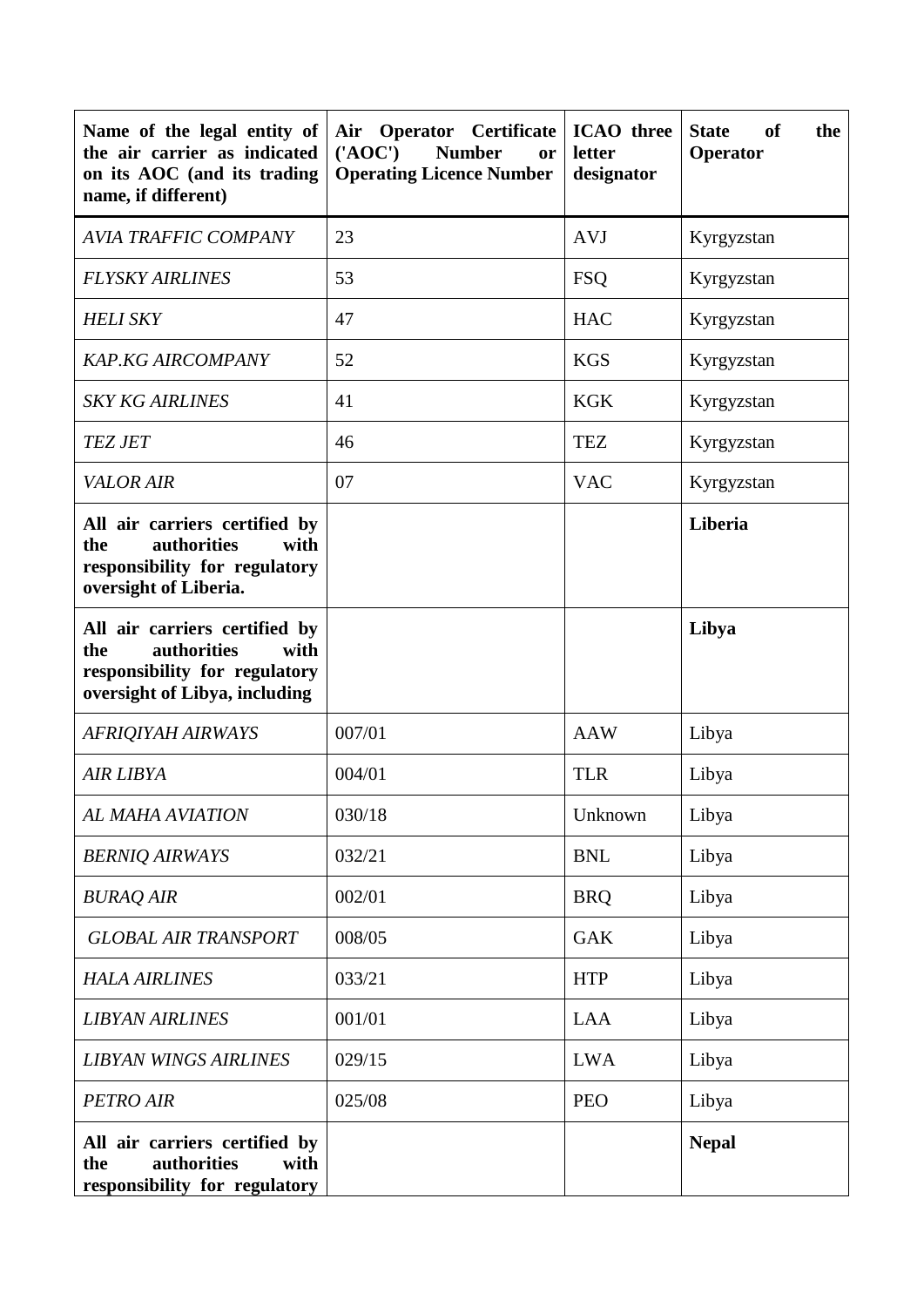| Name of the legal entity of<br>the air carrier as indicated<br>on its AOC (and its trading<br>name, if different) | <b>Operator</b> Certificate<br><b>ICAO</b> three<br>Air<br>$(^{\prime}AOC^{\prime})$<br><b>Number</b><br>letter<br>or<br><b>Operating Licence Number</b><br>designator |            | <b>State</b><br><b>of</b><br>the<br>Operator |
|-------------------------------------------------------------------------------------------------------------------|------------------------------------------------------------------------------------------------------------------------------------------------------------------------|------------|----------------------------------------------|
| oversight of Nepal, including                                                                                     |                                                                                                                                                                        |            |                                              |
| AIR DYNASTY HELI. S.                                                                                              | 035/2001                                                                                                                                                               | Unknown    | Nepal                                        |
| <i><b>ALTITUDE AIR</b></i>                                                                                        | 085/2016                                                                                                                                                               | Unknown    | Nepal                                        |
| <b>BUDDHA AIR</b>                                                                                                 | 014/1996                                                                                                                                                               | <b>BHA</b> | Nepal                                        |
| <b>FISHTAIL AIR</b>                                                                                               | 017/2001                                                                                                                                                               | Unknown    | Nepal                                        |
| <b>SUMMIT AIR</b>                                                                                                 | 064/2010                                                                                                                                                               | Unknown    | Nepal                                        |
| <b>HELI EVEREST</b>                                                                                               | 086/2016                                                                                                                                                               | Unknown    | Nepal                                        |
| HIMALAYA AIRLINES                                                                                                 | 084/2015                                                                                                                                                               | <b>HIM</b> | Nepal                                        |
| <b>KAILASH</b><br><b>HELICOPTER</b><br><b>SERVICES</b>                                                            | 087/2018                                                                                                                                                               | Unknown    | Nepal                                        |
| <b>MAKALU AIR</b>                                                                                                 | 057A/2009                                                                                                                                                              | Unknown    | Nepal                                        |
| <b>MANANG AIR PVT</b>                                                                                             | 082/2014                                                                                                                                                               | Unknown    | Nepal                                        |
| <b>MOUNTAIN HELICOPTERS</b>                                                                                       | 055/2009                                                                                                                                                               | Unknown    | Nepal                                        |
| <b>PRABHU HELICOPTERS</b>                                                                                         | 081/2013                                                                                                                                                               | Unknown    | Nepal                                        |
| <b>AIRLINES</b><br><b>NEPAL</b><br><b>CORPORATION</b>                                                             | 003/2000                                                                                                                                                               | <b>RNA</b> | Nepal                                        |
| <b>SAURYA AIRLINES</b>                                                                                            | 083/2014                                                                                                                                                               | Unknown    | Nepal                                        |
| <b>SHREE AIRLINES</b>                                                                                             | 030/2002                                                                                                                                                               | <b>SHA</b> | Nepal                                        |
| <b>SIMRIK AIR</b>                                                                                                 | 034/2000                                                                                                                                                               | Unknown    | Nepal                                        |
| <b>SIMRIK AIRLINES</b>                                                                                            | 052/2009                                                                                                                                                               | <b>RMK</b> | Nepal                                        |
| <b>SITA AIR</b>                                                                                                   | 033/2000                                                                                                                                                               | Unknown    | Nepal                                        |
| <b>TARA AIR</b>                                                                                                   | 053/2009                                                                                                                                                               | Unknown    | Nepal                                        |
| YETI AIRLINES                                                                                                     | 037/2004                                                                                                                                                               | <b>NYT</b> | Nepal                                        |
| The following air carriers<br>certified by the authorities<br>responsibility<br>with<br>for                       |                                                                                                                                                                        |            | <b>Russia</b>                                |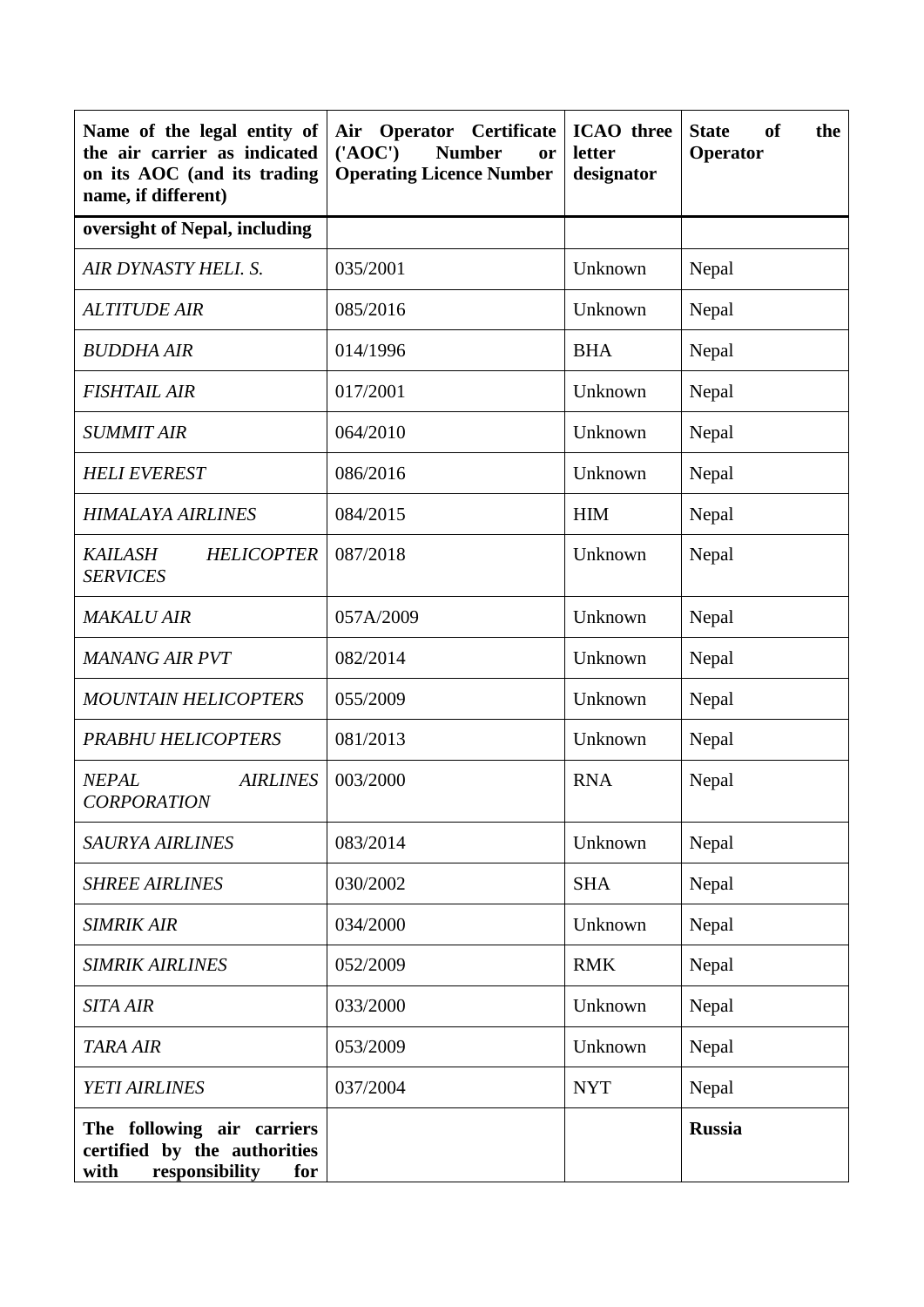| Name of the legal entity of<br>the air carrier as indicated<br>on its AOC (and its trading<br>name, if different) | Air Operator Certificate<br>$(^{\prime}AOC^{\prime})$<br><b>Number</b><br><b>or</b><br><b>Operating Licence Number</b> | <b>ICAO</b> three<br>letter<br>designator | <b>State</b><br>of<br>the<br>Operator |  |
|-------------------------------------------------------------------------------------------------------------------|------------------------------------------------------------------------------------------------------------------------|-------------------------------------------|---------------------------------------|--|
| of<br>regulatory<br>oversight<br><b>Russia</b>                                                                    |                                                                                                                        |                                           |                                       |  |
| <b>AURORA AIRLINES</b>                                                                                            | 486                                                                                                                    | <b>SHU</b>                                | Russia                                |  |
| AVIACOMPANY "AVIASTAR-<br>TU" CO. LTD                                                                             | 458                                                                                                                    | <b>TUP</b>                                | Russia                                |  |
| <b>IZHAVIA</b>                                                                                                    | 479                                                                                                                    | IZA                                       | Russia                                |  |
| JOINT STOCK COMPANY<br>"AIR COMPANY "YAKUTIA"                                                                     | 464                                                                                                                    | <b>SYL</b>                                | Russia                                |  |
| JOINT STOCK COMPANY<br>"RUSJET"                                                                                   | 498                                                                                                                    | <b>RSJ</b>                                | Russia                                |  |
| JOINT STOCK COMPANY<br>"UVT AERO"                                                                                 | 567                                                                                                                    | <b>UVT</b>                                | Russia                                |  |
| JOINT STOCK COMPANY<br><b>SIBERIA AIRLINES</b>                                                                    | 31                                                                                                                     | <b>SBI</b>                                | Russia                                |  |
| JOINT STOCK COMPANY<br>SMARTAVIA AIRLINES                                                                         | 466                                                                                                                    | <b>AUL</b>                                | Russia                                |  |
| <i>JOINT-STOCK</i><br><b>COMPANY</b><br>"IRAERO" AIRLINES                                                         | 480                                                                                                                    | <b>IAE</b>                                | Russia                                |  |
| JOINT-STOCK COMPANY<br>"URAL AIRLINES"                                                                            | 18                                                                                                                     | <b>SVR</b>                                | Russia                                |  |
| JOINT-STOCK<br><b>COMPANY</b><br><b>ALROSA AIR COMPANY</b>                                                        | 230                                                                                                                    | <b>DRU</b>                                | Russia                                |  |
| <i>JOINT-STOCK</i><br><b>COMPANY</b><br><b>NORDSTAR AIRLINES</b>                                                  | 452                                                                                                                    | <b>TYA</b>                                | Russia                                |  |
| <b>COMPANY</b><br>JS<br><i><b>AVIATION</b></i><br>"RUSLINE"                                                       | 225<br><b>RLU</b>                                                                                                      |                                           | Russia                                |  |
| <b>JSC YAMAL AIRLINES</b>                                                                                         | 142                                                                                                                    | <b>LLM</b>                                | Russia                                |  |
| LLC "NORD WIND"                                                                                                   | 516                                                                                                                    | <b>NWS</b>                                | Russia                                |  |
| LLC "AIRCOMPANY IKAR"                                                                                             | 36                                                                                                                     | <b>KAR</b>                                | Russia                                |  |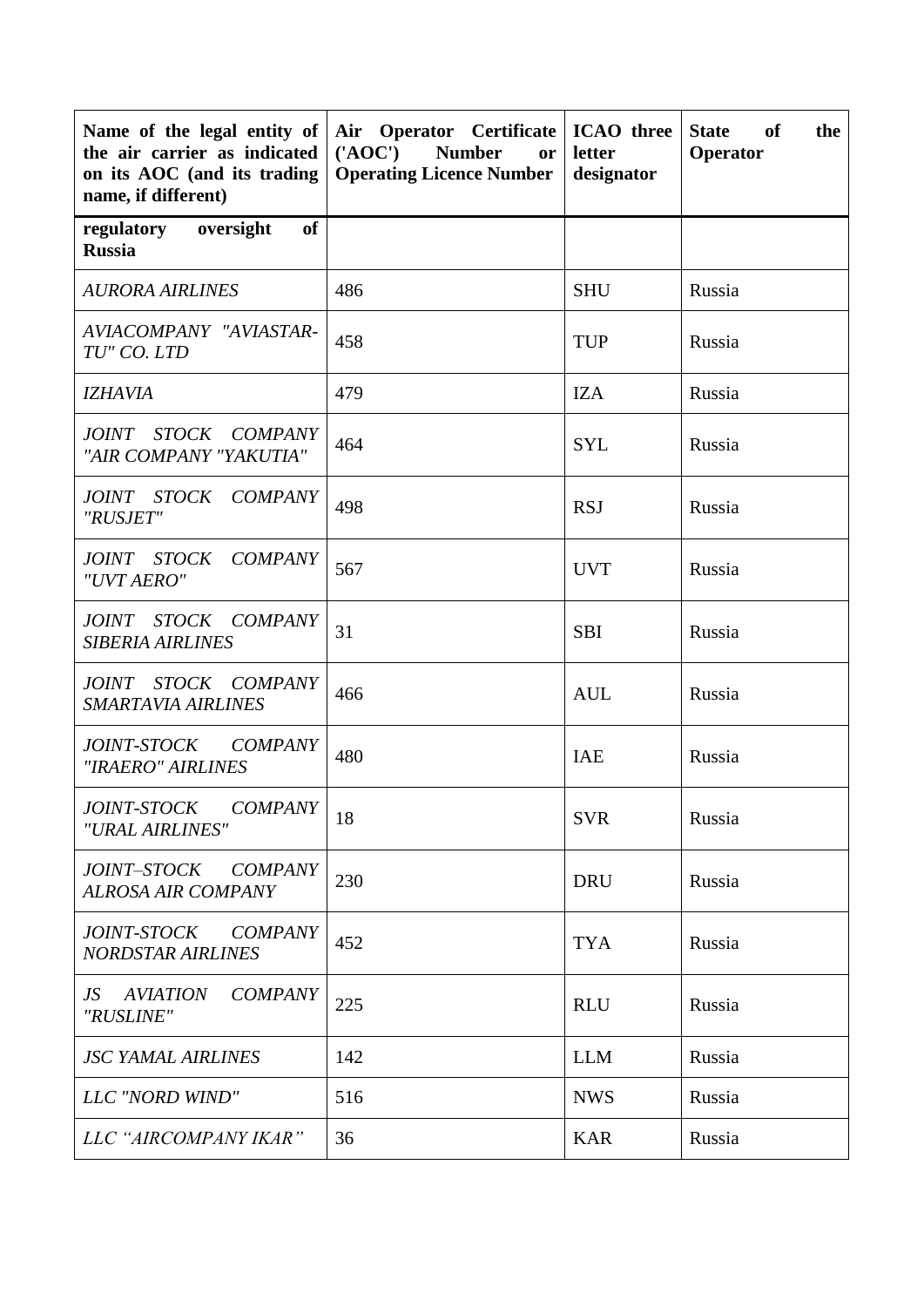| Name of the legal entity of<br>the air carrier as indicated<br>on its AOC (and its trading<br>name, if different)                                | <b>ICAO</b> three<br>Air Operator Certificate<br>$(^{\prime}AOC^{\prime})$<br><b>Number</b><br>letter<br><b>or</b><br><b>Operating Licence Number</b><br>designator |            | <b>State</b><br>of<br>the<br>Operator        |  |
|--------------------------------------------------------------------------------------------------------------------------------------------------|---------------------------------------------------------------------------------------------------------------------------------------------------------------------|------------|----------------------------------------------|--|
| LTD. I FLY                                                                                                                                       | 533                                                                                                                                                                 | <b>RSY</b> | Russia                                       |  |
| POBEDA AIRLINES LIMITED<br><b>LIABILITY COMPANY</b>                                                                                              | 562                                                                                                                                                                 | <b>PBD</b> | Russia                                       |  |
| <b>PUBLIC</b><br><i>JOINT</i><br><b>STOCK</b><br>COMPANY "AEROFLOT<br>$\sim$<br><b>RUSSIAN AIRLINES"</b>                                         | $\mathbf{1}$                                                                                                                                                        | <b>AFL</b> | Russia                                       |  |
| ROSSIYA AIRLINES,<br><i>JOINT</i><br><b>STOCK COMPANY</b>                                                                                        | $\overline{2}$                                                                                                                                                      | <b>SDM</b> | Russia                                       |  |
| <b>SKOL AIRLINE LLC</b>                                                                                                                          | 228                                                                                                                                                                 | <b>CDV</b> | Russia                                       |  |
| UTAIR AVIATION,<br>JOINT-<br><b>STOCK COMPANY</b>                                                                                                | 6                                                                                                                                                                   | <b>UTA</b> | Russia                                       |  |
| All air carriers certified by<br>authorities<br>with<br>the<br>responsibility for regulatory<br>oversight of Sao Tome and<br>Principe, including |                                                                                                                                                                     |            | Sao<br><b>Tome</b><br>and<br><b>Principe</b> |  |
| <b>AFRICA'S CONNECTION</b>                                                                                                                       | 10/AOC/2008                                                                                                                                                         | <b>ACH</b> | Tome<br>Sao<br>and<br>Principe               |  |
| <b>STP AIRWAYS</b>                                                                                                                               | 03/AOC/2006                                                                                                                                                         | <b>STP</b> | Tome<br>Sao<br>and<br>Principe               |  |
| All air carriers certified by<br>authorities<br>with<br>the<br>responsibility for regulatory<br>oversight of Sierra Leone                        |                                                                                                                                                                     |            | <b>Sierra Leone</b>                          |  |
| All air carriers certified by<br>authorities<br>the<br>with<br>responsibility for regulatory<br>oversight of Sudan, including                    |                                                                                                                                                                     |            | <b>Sudan</b>                                 |  |
| <b>ALFA AIRLINES SD</b>                                                                                                                          | 54                                                                                                                                                                  | AAJ        | Sudan                                        |  |
| <b>BADR AIRLINES</b>                                                                                                                             | 35                                                                                                                                                                  | <b>BDR</b> | Sudan                                        |  |
| <b>BLUE BIRD AVIATION</b>                                                                                                                        | 11                                                                                                                                                                  | <b>BLB</b> | Sudan                                        |  |
| <b>ELDINDER AVIATION</b>                                                                                                                         | 8                                                                                                                                                                   | <b>DND</b> | Sudan                                        |  |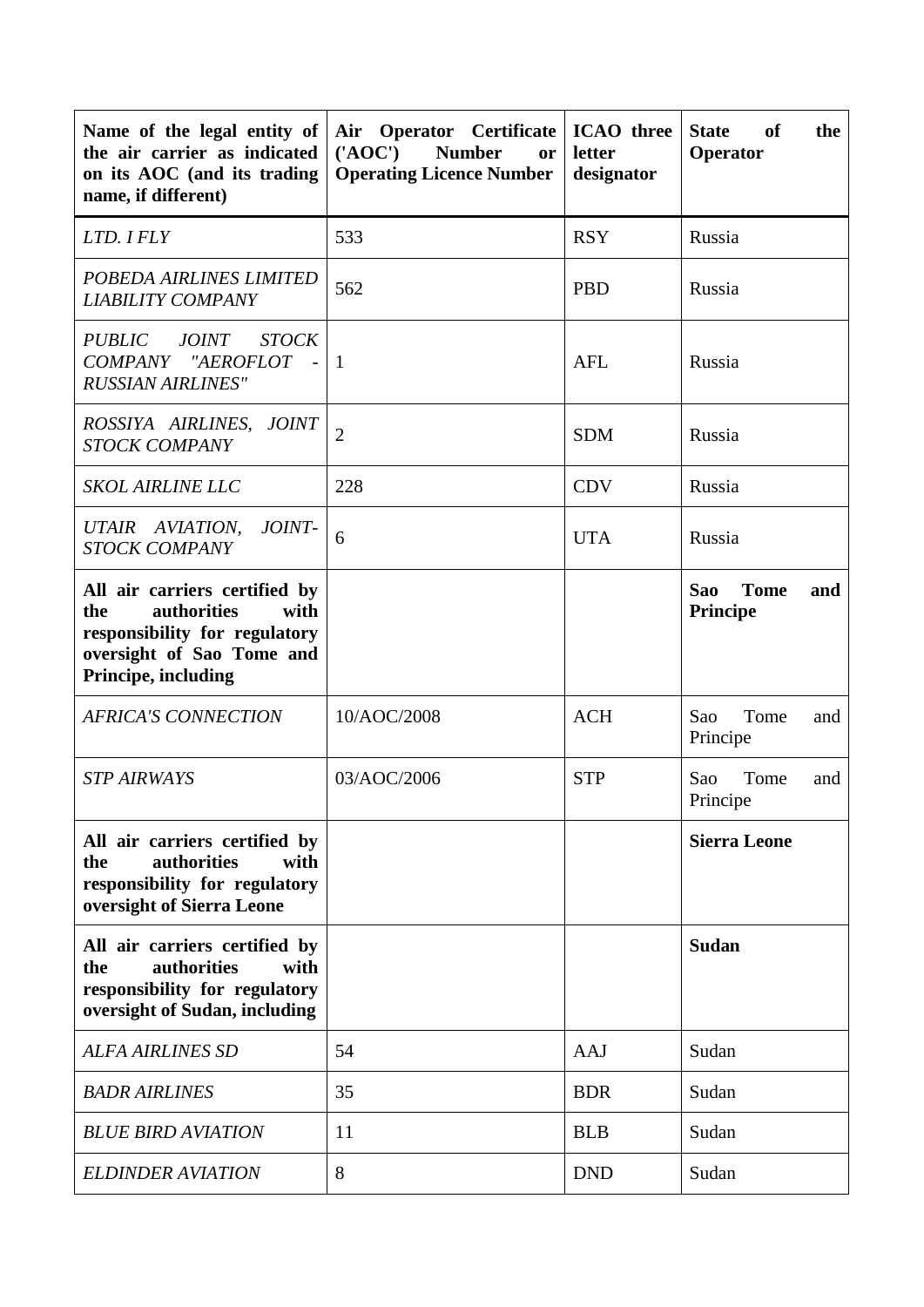| Name of the legal entity of<br>the air carrier as indicated<br>on its $AOC$ (and its trading $\vert$<br>name, if different) | Air Operator Certificate<br>('AOC') Number<br>or<br><b>Operating Licence Number</b> | <b>ICAO</b> three<br>letter<br>designator | <b>State</b><br>the<br>of<br>Operator |
|-----------------------------------------------------------------------------------------------------------------------------|-------------------------------------------------------------------------------------|-------------------------------------------|---------------------------------------|
| <b>GREEN FLAG AVIATION</b>                                                                                                  | 17                                                                                  | <b>GNF</b>                                | Sudan                                 |
| <b>HELEJETIC AIR</b>                                                                                                        | 57                                                                                  | <b>HJT</b>                                | Sudan                                 |
| <b>KATA AIR TRANSPORT</b>                                                                                                   | 9                                                                                   | <b>KTV</b>                                | Sudan                                 |
| <b>KUSH AVIATION CO.</b>                                                                                                    | 60                                                                                  | <b>KUH</b>                                | Sudan                                 |
| <b>NOVA AIRWAYS</b>                                                                                                         | 46                                                                                  | <b>NOV</b>                                | Sudan                                 |
| SUDAN AIRWAYS CO.                                                                                                           | 1                                                                                   | <b>SUD</b>                                | Sudan                                 |
| <b>SUN AIR</b>                                                                                                              | 51                                                                                  | <b>SNR</b>                                | Sudan                                 |
| <b>TARCO AIR</b>                                                                                                            | 56                                                                                  | <b>TRQ</b>                                | Sudan                                 |